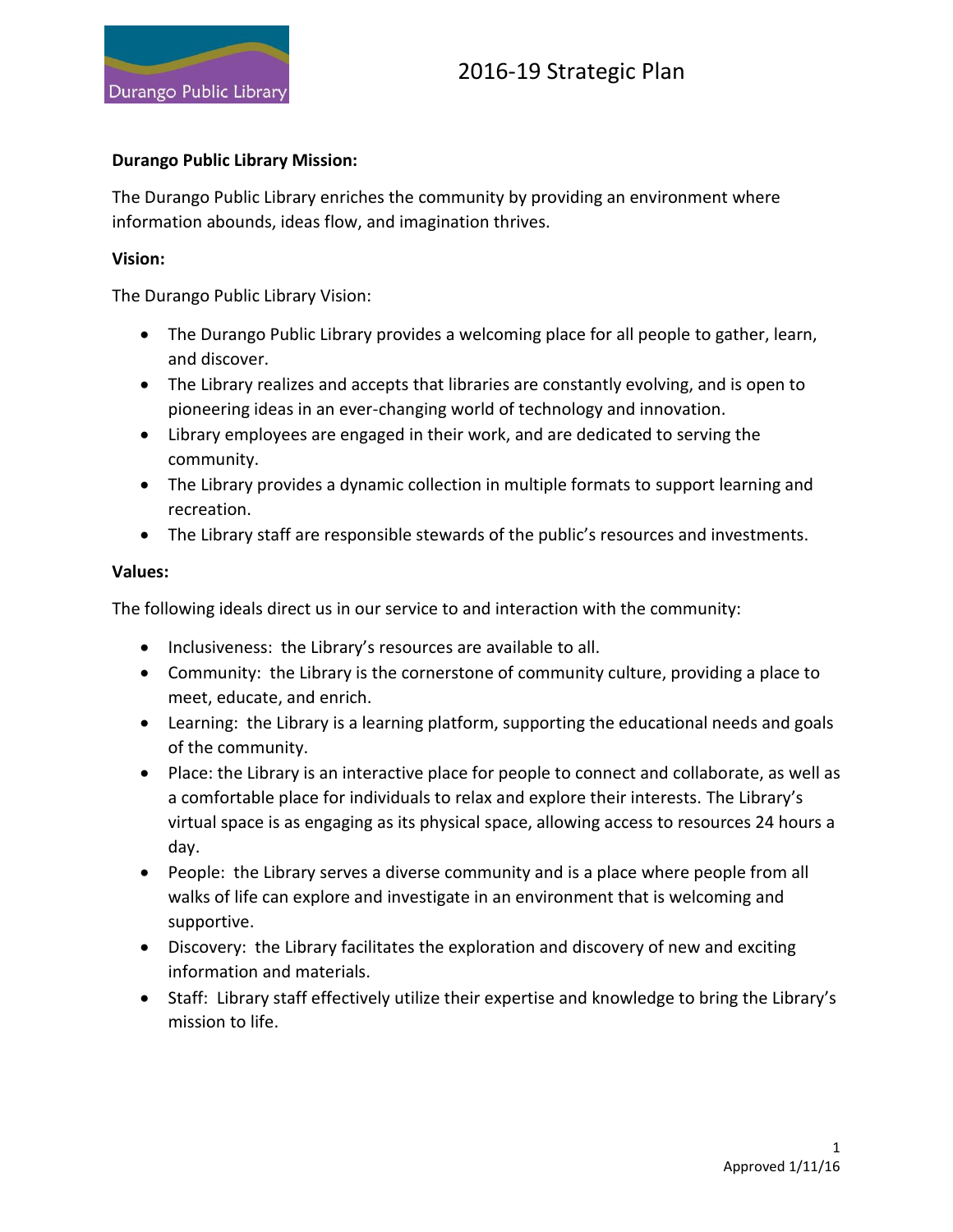

#### **Strategic Plan Goals and Objectives**

- **1. The Durango Public Library provides a welcoming place for all people to gather, learn, and discover.**
	- Associated values:
		- o Inclusiveness
		- o Community
		- o Place
	- Goal 1.1: The Durango Public Library creates thriving, interactive spaces for the community.
		- o Objectives, Actions and Initiatives:
			- Reconfiguring spaces to reflect usage.
				- Reduce the footprint of computer stations.
				- Facilities will provide input on feasibility of reconfiguration options including purchasing needed parts and/or materials, and will perform physical reconfiguration of spaces.
					- o 2016: a team comprised of IS, Facilities, the Director and the Assistant Director will analyze the space in the Main Library, and create a plan and associated 2017 budget request for the Library Advisory Board Building fund.
			- Incorporating early literacy concepts into the Children's room.
			- Employing new and exciting methods to interact with the community through programming and displays.
				- Utilize empty shelf space to display titles throughout the collection.
				- Strategically locate displays and spinning racks to encourage checkout of items.
					- o Move the spinning display racks near the self-check stations to facilitate last-minute checkouts.
					- o 2016: the Assistant Director will work with a team of staff to analyze how materials and information are displayed, and institute new ideas. Team may also create a budget request for 2017 if needed.
				- Institute passive programming techniques to inspire excitement about the Library and its services.
					- o Adult Services Supervisor will keep statistics on these programs, when possible.
						- Measurement: the number of people participating
						- Measurement: meeting the defined program goals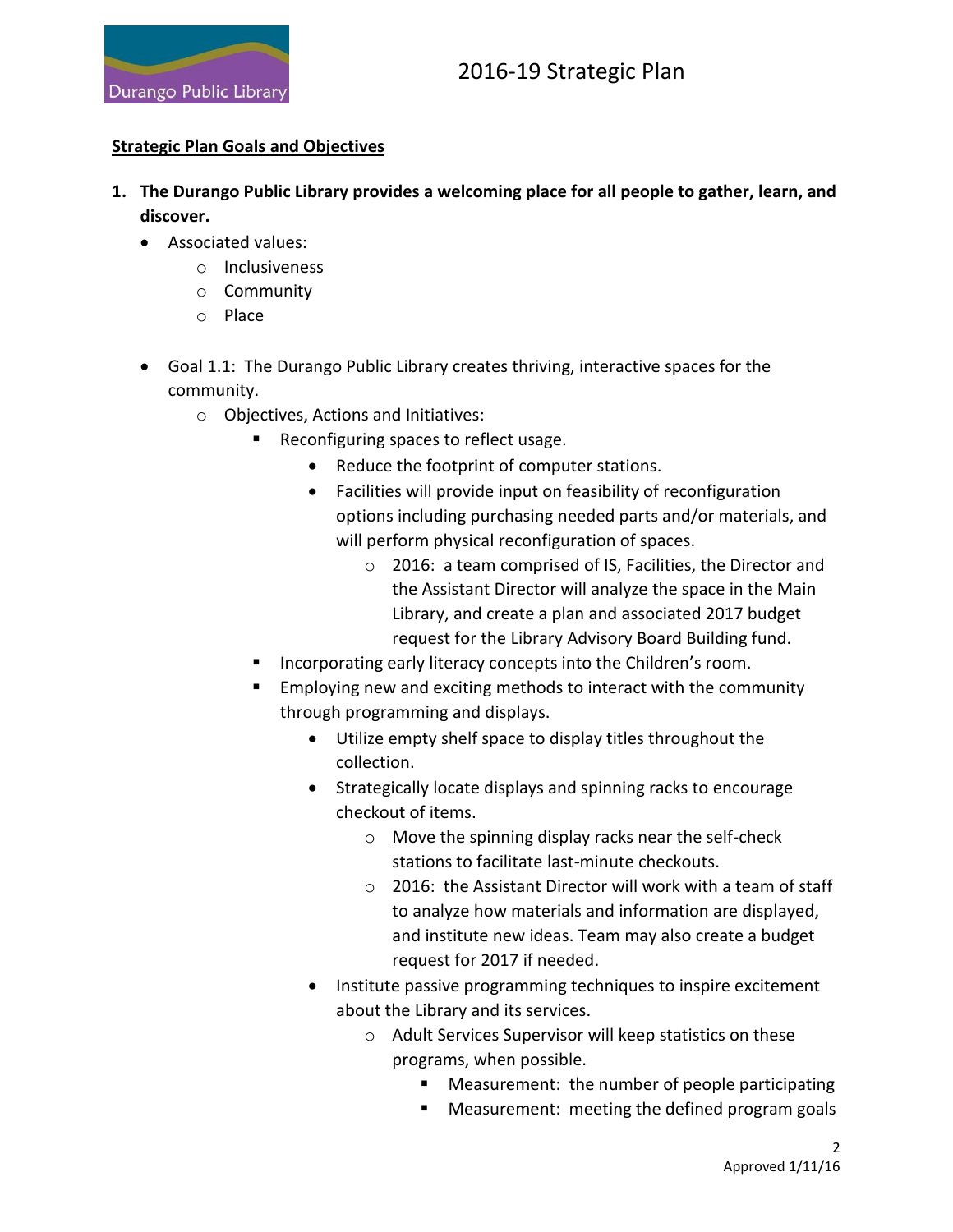

- Host book discussions for adults at alternate locations (ex. "books&brews" at a local brew pub).
	- o Begin in November 2015
		- Measurement: # of programs; # of attendees
		- **Measurement: meeting the defined program goals**
- Provide focused adult programming through themed series (ex. sustainability).
	- o 2016: Adult Services Supervisor will create a master Calendar of events for the year, and evaluate the success of each program.
		- Measurement: # of programs; # of attendees
		- **Measurement: meeting the defined program goals**
- Goal 1.2: Library materials and services will be more readily accessible to library patrons and guests.
	- o Objectives, Actions and Initiatives:
		- Review and update policies and procedures that will encourage more robust use of the Library.
			- Changed in 2015:
				- o Increase the fine limit from \$4.00 to \$15.00
				- o Increase the number of items a No Physical Address card patron can check out from 2 to 5.
				- o Increase the number of holds a La Plata County patron can place on items from 15 to 30.
				- o Remove the limit on material types.
					- Measurement: # of items circulated
					- Measurement: amount of fines collected/compare year to year
					- Measurement: amount of fines owed (expected to be much higher)
			- 2016: Complete a comprehensive review of policies.
				- Measurement: # of policies reviewed and rewritten (as needed)
		- Utilize social media to promote library programs and activities.
			- 2016: Strategically use Facebook advertising to promote programs and events.
				- o Facebook ads manager will be used to evaluate the success of ads. Measurements include:
					- Results: # of actions as a result of the ad, based on the objective set by the Library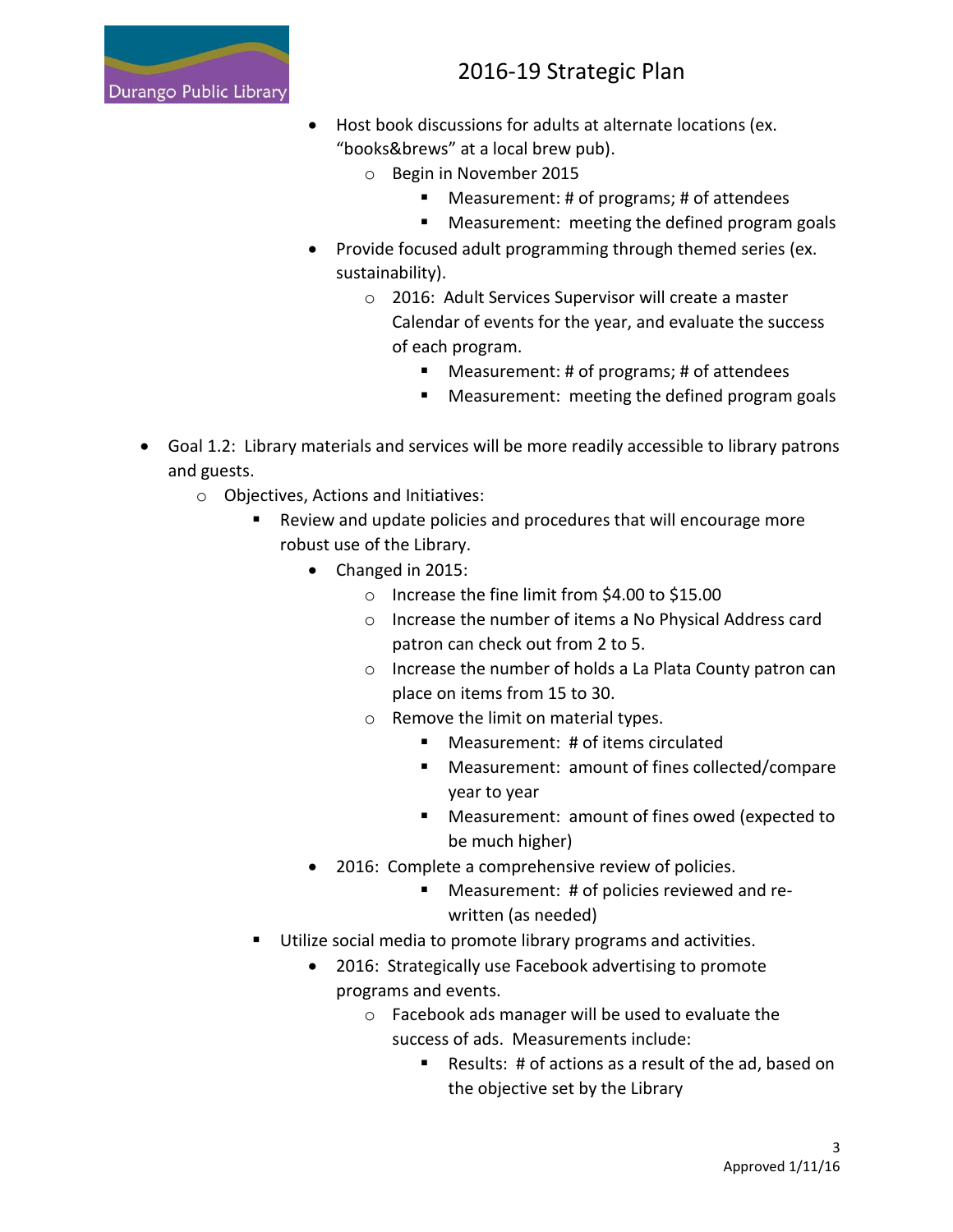

- Reach:  $#$  of people the ad was shown to
- Cost: Average we paid for each action associated with our objective
- **People taking action: # of people taking action** based on the ad, such as liking our page
- Post likes: # of likes as a result of the ad
- Page likes: # of likes on our page as a result of the ad
- **Encourage use of the Branch Libraries through improved services,** materials, and promotion.
	- Budget request for the branches was increased in 2016.
		- o 2016: Friends of the Library approved \$10,500 for each branch to do a mini-remodel to improve the shelving and furnishings in each location, as well as the ability to incorporate Early Literacy concepts into the public library space.
			- **Each Branch manager will work with the Director** on a plan
			- Each project is expected to be completed before the 2016-17 school year begins
	- Consider conducting a feasibility study to serve the northern area of La Plata County.
- Goal 1.3: People of all ages will be able to use the Library's resources to engage in lifelong learning.
	- o Objectives, Actions and Initiatives:
		- To promote and encourage early literacy.
			- The Main Library youth services professionals will work with branch libraries to offer training opportunities to expand programs for ages 0-5.
			- Expand branch technology offerings for ages 0-5 yrs.
				- o AWE Computers will be installed at each branch by December 2015
					- **Funded by the Friend of the Library**
			- Promote in-house storytimes, and continue to incorporate early literacy messages into storytime programs.
				- o Incorporate into Goal 1.4: Comprehensive Marketing Plan
			- Research the need for special needs storytimes.
			- Work with community partners to encourage Early Literacy.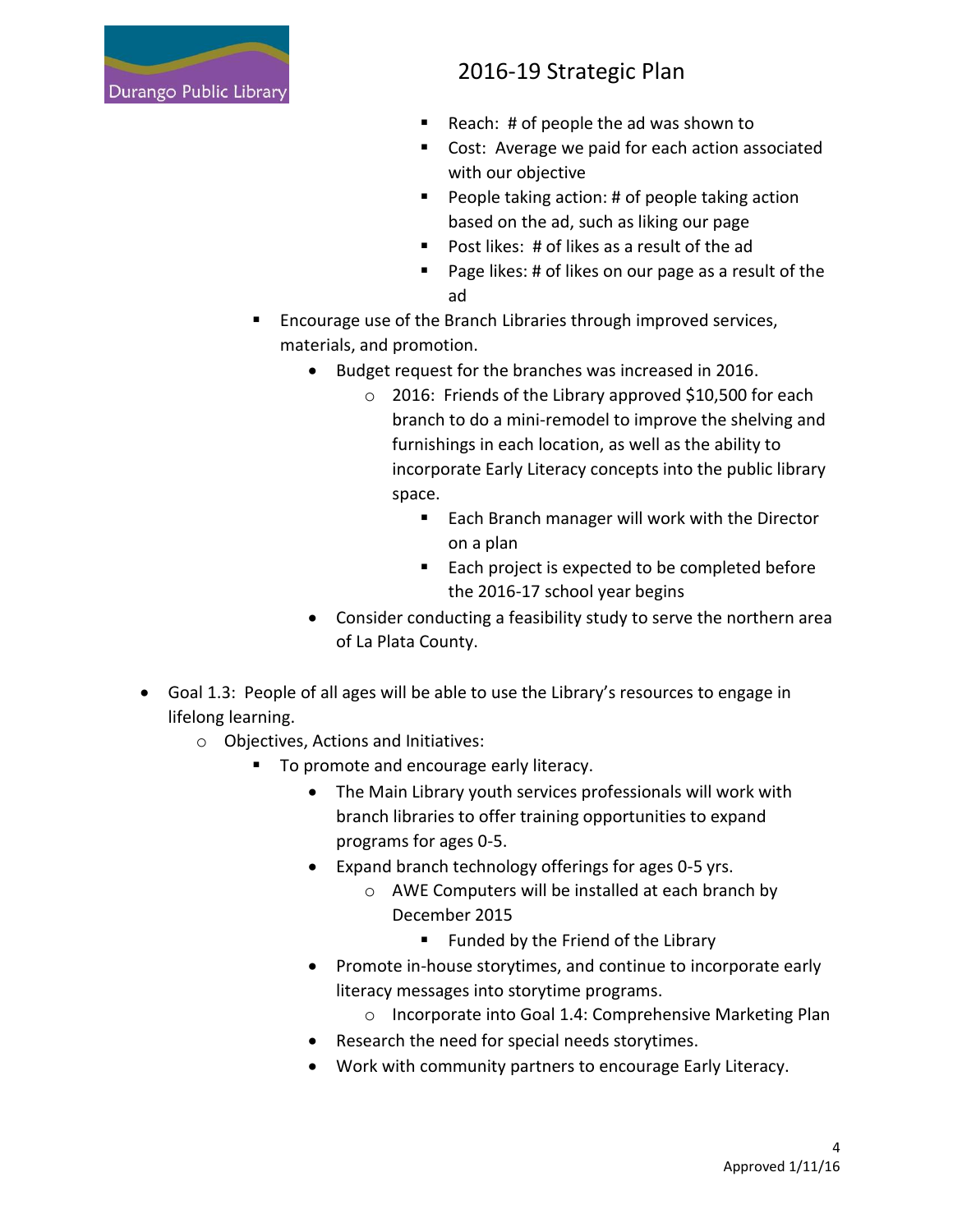

- Connect and partner with community organizations that engage in lifelong learning pursuits.
	- Implement annual outreach to area preschools and daycares.
		- o Continuous: statistics are gathered on the number of events and attendance.
			- 2016: growth in youth and school outreach will be tracked
			- Measurement: # of outreach events
			- **Neasurement: attendees**
			- **Measurement: meeting the defined program goals**
	- Build on existing partnerships with local schools to reach middle and high school students.
		- o Teen Librarian hired in Nov 2015.
			- **Plan will be part of her job responsibilities**
			- **Statistics will be gathered; may vary based upon** how youth are reached
	- Increase connections with the Durango Education Center.
		- o Institute a Family Literacy Night with the Durango Education Center.
			- Meet with DFC to evaluate its success
			- Measurement: # of attendees
			- **Measurement: meeting the defined program goals**
	- Connect with the La Plata Family Center.
	- Collaborate with the League of Women Voters to provide programs on voting and elections in early Fall 2016
		- Measurement: # of events that take place in the Library; # of attendees
	- Maintain building systems, furnishings, equipment, and Program Room areas such that meetings and gatherings at the Library are inviting and needed equipment is functional.
		- o Is a continuous process. Replacement and maintenance will be written into the IS and Facilities Master Plans.
- Collection development will ensure access to new ideas and concepts in a variety of fields.
	- Use statistics and reports to ensure that the popular material collections are meeting the needs of the community.
		- o 2016: Collection Management Supervisor will work with collection selectors on how to run reports in Millennium.
	- Expand the scope of the eBook collection by providing more nonfiction titles.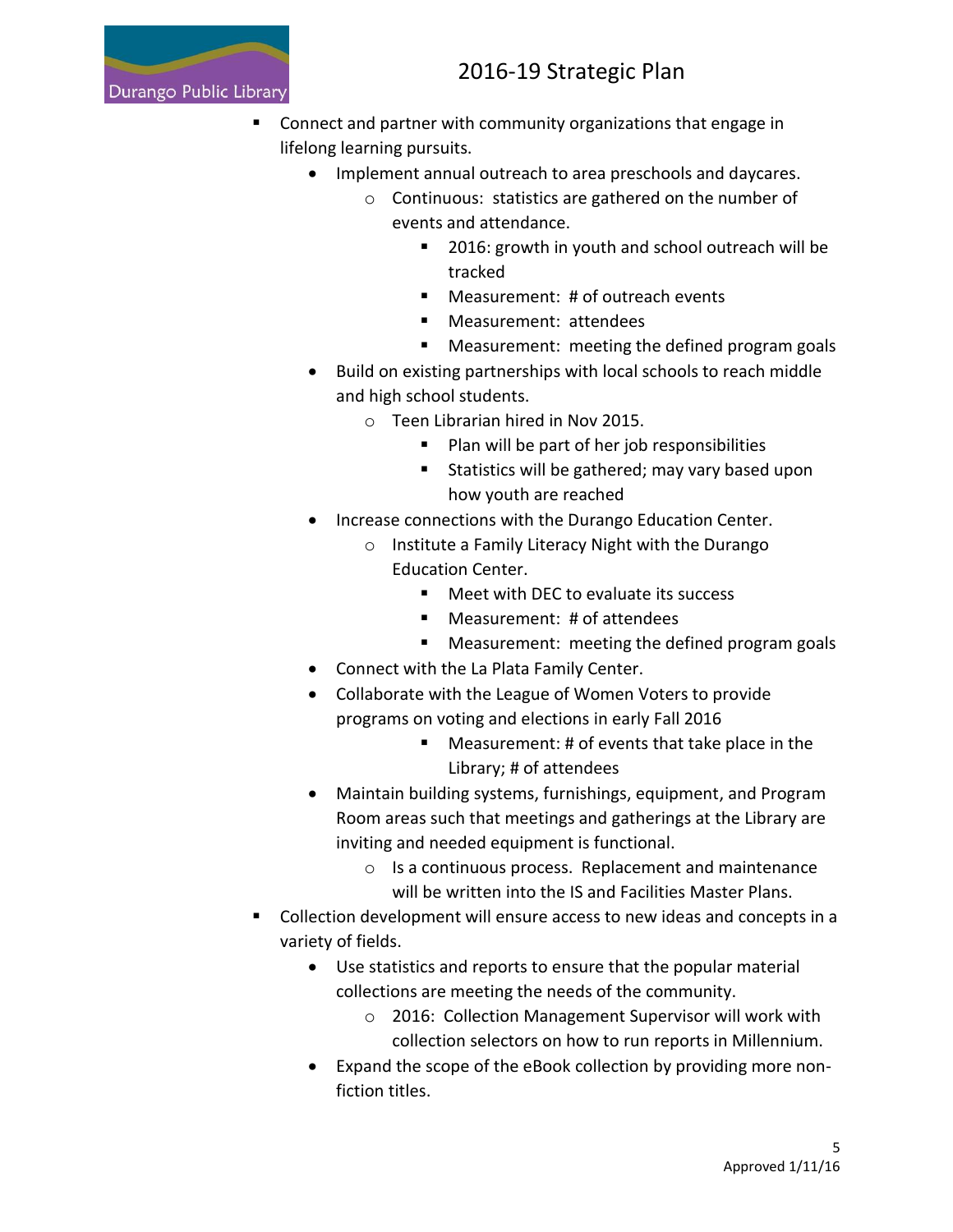

- Measurement: # of new non-fiction eBook titles added per year
- Continue to preserve the sensitive historical and cultural resources housed in the Southwest Collection.
	- o 2016: Collection scope will be evaluated by the Collection Management Supervisor
		- **Measurement: collection scope re-written and** instituted
- Databases will be thoughtfully selected to aid in lifelong learning.
	- Consider curating websites to add to the research/databases section of the website.
	- Eliminate databases that do not show robust use and replace with more relevant resources.
		- Measurement: Track the cost-per-use.
		- o 2016: add tutor.com
			- **Measurement: usage statistics**
- Library will consider curating non-traditional items for checkout.
- Goal 1.4: The Library creates and implements a comprehensive marketing plan designed to increase awareness and usage of the Library and its resources.
	- o Objectives, Actions and Initiatives:
		- **EXECTE 2 SUBSCRIPTION CONCRETERATE:** 
			- Redesign the newsletter (debuted in Sep 2015)
			- 2016: Research companies such a Constant Contact that allow people to sign-up to receive the newsletter; subscribe if financially feasible.
				- Measurement: once instituted, # of registered users
		- **Utilize social media for engagement and advertising.** 
			- 2016: Share youth services information and program highlights through social media (ex. a YS blog).
			- 2015 and continuous: Focus on staff profiles in Facebook (if staff is interested)
			- Continuous: Post at least twice per week.
			- Use Facebook Insights to target the messages to our audience.
				- Look at our audience and target posts
				- Utilize advertising to reach our non-followers
		- Redesign the Library's website.
			- 2016: Ascertain if the library site will become part of the City's site. If not and a redesign is undertaken, refresh the current updating procedures.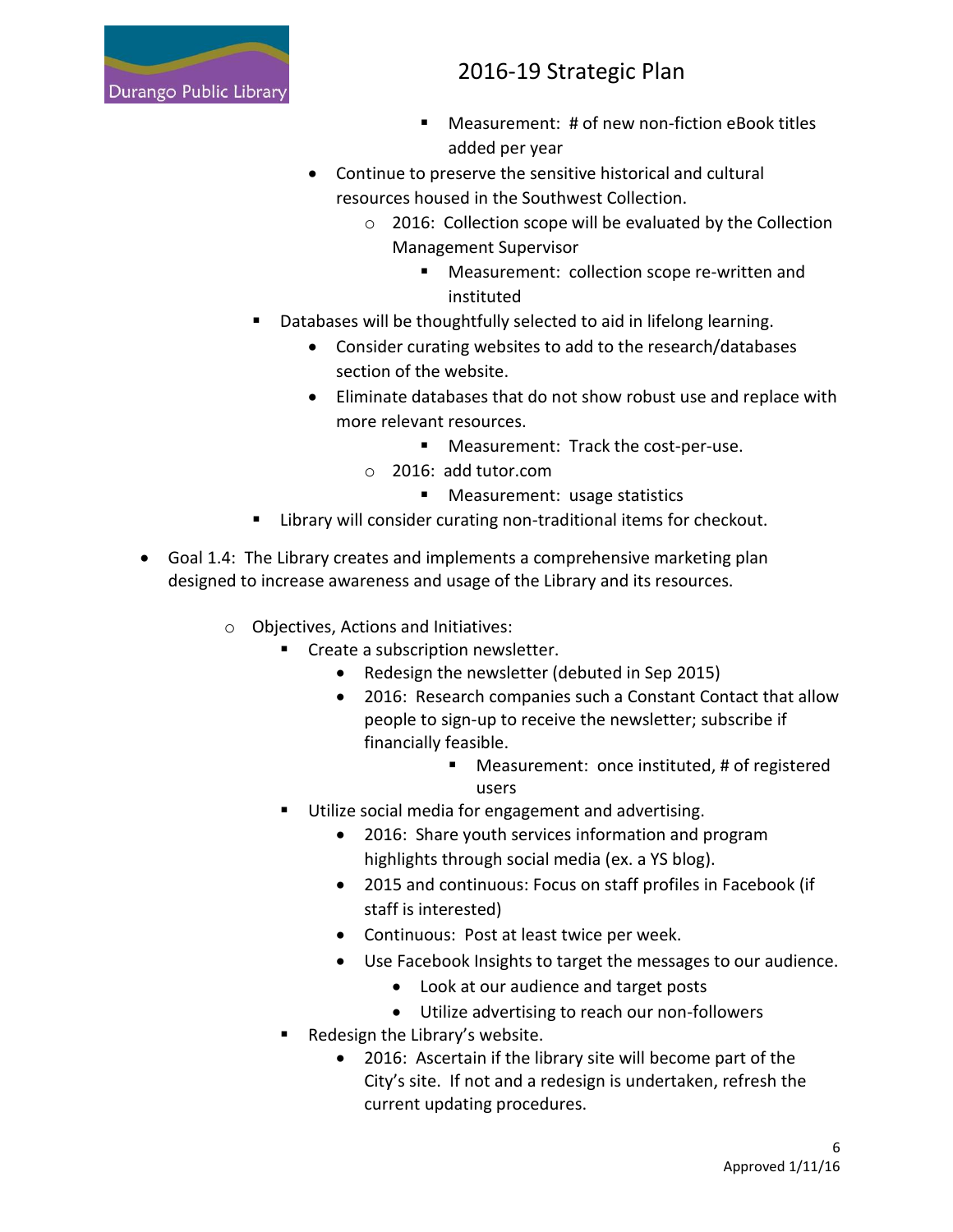

- Current changes and corrections should be relayed to the IS team for timely updates and corrective actions.
- If the redesign moves forward, determine the financial implications of utilizing a hosted service.
- Incorporate book lists for youth Readers Advisory.
- Expand the ability to update web content easily/often.
- A mobile-first, responsive design is necessary to meet both the current and future needs of the Library's users.
- Work with IS to make a consistent brand for TV, website graphics and Facebook graphics.
- 2016 and beyond: Secure additional domain extensions for www.durangopubliclibrary.\* when they become available in the future (if financially feasible).
- Goal 1.5: Translate key materials into Spanish.
	- o Printed promotional materials
		- **If** Identify materials for translation
		- Research translation services
		- Translate materials
			- Measurement: # of materials translated
- **2. The Library realizes and accepts that libraries are constantly evolving, and is open to pioneering ideas in an ever-changing world of technology and innovation.**
	- Associated values:
		- o Place
		- o People
	- Goal 2.1: Increase the quantity of materials and research tools in new and emerging formats, while maintaining fiscal responsibility.
		- o Objectives, Actions and Initiatives:
			- Evaluate and adjust the budget for eBooks and eAudio.
				- 2016 and yearly: Review the allocation of collection funds to meet the needs of customers.
					- o Provide more robust eBook and eAudio collection.
						- Measurement: annual review of fund allocations
						- Measurement: # of new titles added to the digital collections
			- Research new technologies and databases, and implement those that will help bring the mission and vision to life.
				- 2016: Investigate and research the possibility of using a remote desktop assistance technology for assisting patrons who are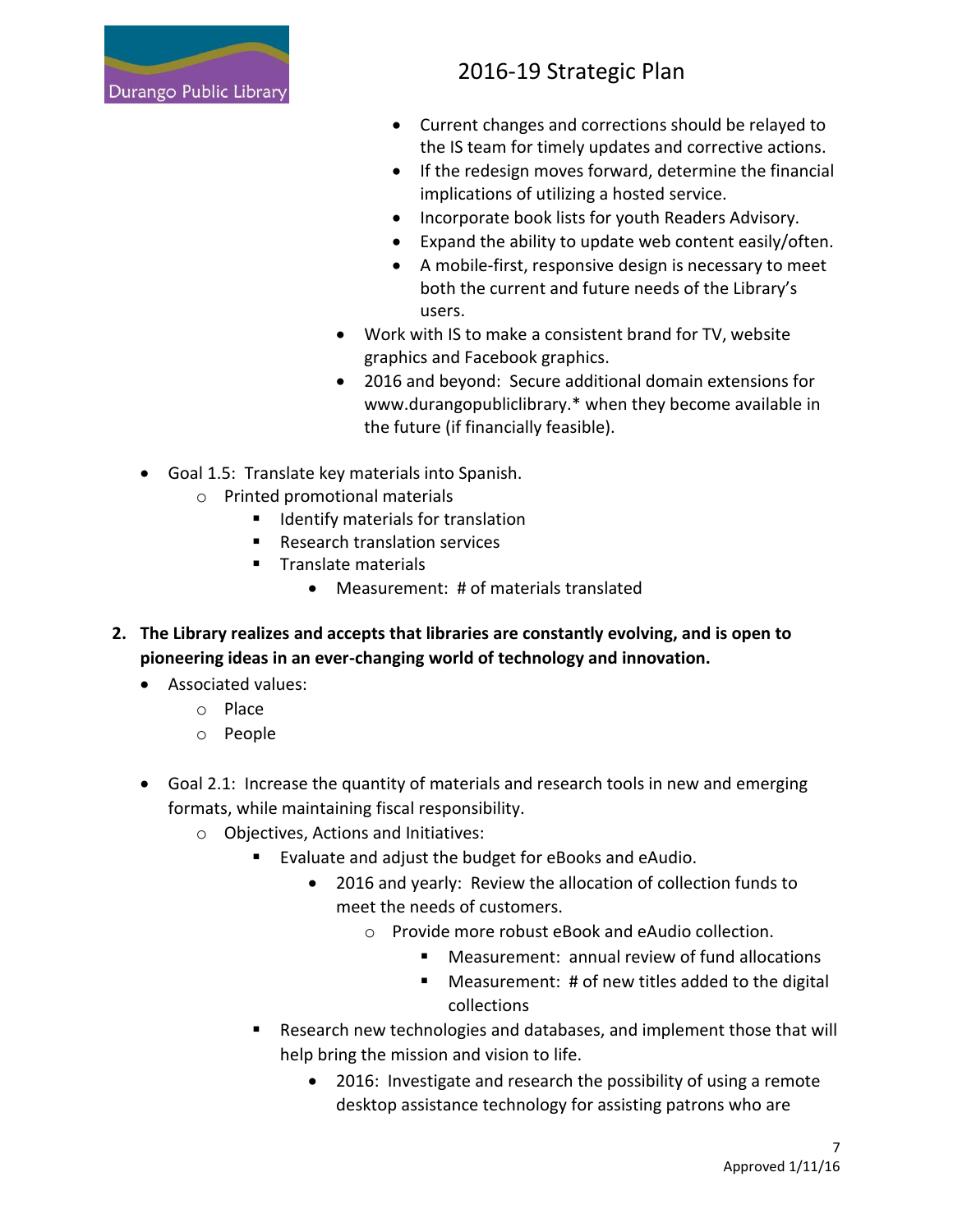

homebound or otherwise unable to bring their technology to the library for a regular tech tutoring session.

- Measurement: if instituted, # of patrons provided assistance
- Goal 2.2: Information Systems will meet or exceed user requirements for the delivery of technology services.
	- o Objectives, Actions and Initiatives:
		- Continue development for delivery of services to mobile devices.
			- 2016-17: Expand the current mobile site to include additional pages for mobile devices.
				- Measurement: # of pages that become mobilefriendly
		- **Prioritize and secure funding to maintain appropriate refresh cycles for** technology.
		- **EXE** Research and implement a plan to circulate mobile technology.
			- 2016: Investigate secure methods of checking out laptops or devices to patrons, reducing the footprint of computer stations.
				- o Includes researching devices (Chromebooks, tablets, etc.) for the most efficient and cost-effective options.
					- Would also need an efficient method of cleaning each device after use.
					- Measurement: # of uses
		- **Continue and improve training on technology resources for staff and** public.
			- 2016: Expand the knowledge base of select staff to include them in tech tutoring for the public.
				- Measurement: # of staff trained in specific skills
			- 2016: Investigate and implement teaching new technologyrelated classes as requested by Library patrons.
				- Measurement: # of new classes offered
				- Measurement: # of attendees
				- **Measurement: meeting the defined program goals**
		- **Provide opportunities for feedback on user satisfaction with technology** services and desired new services.
			- Utilize the website, Virtual City Hall, and social media for feedback.
				- o 2015-16: Once approved by the Library Advisory Board, share the Strategic Plan on Virtual City Hall
				- o Target specific feedback from public computer users.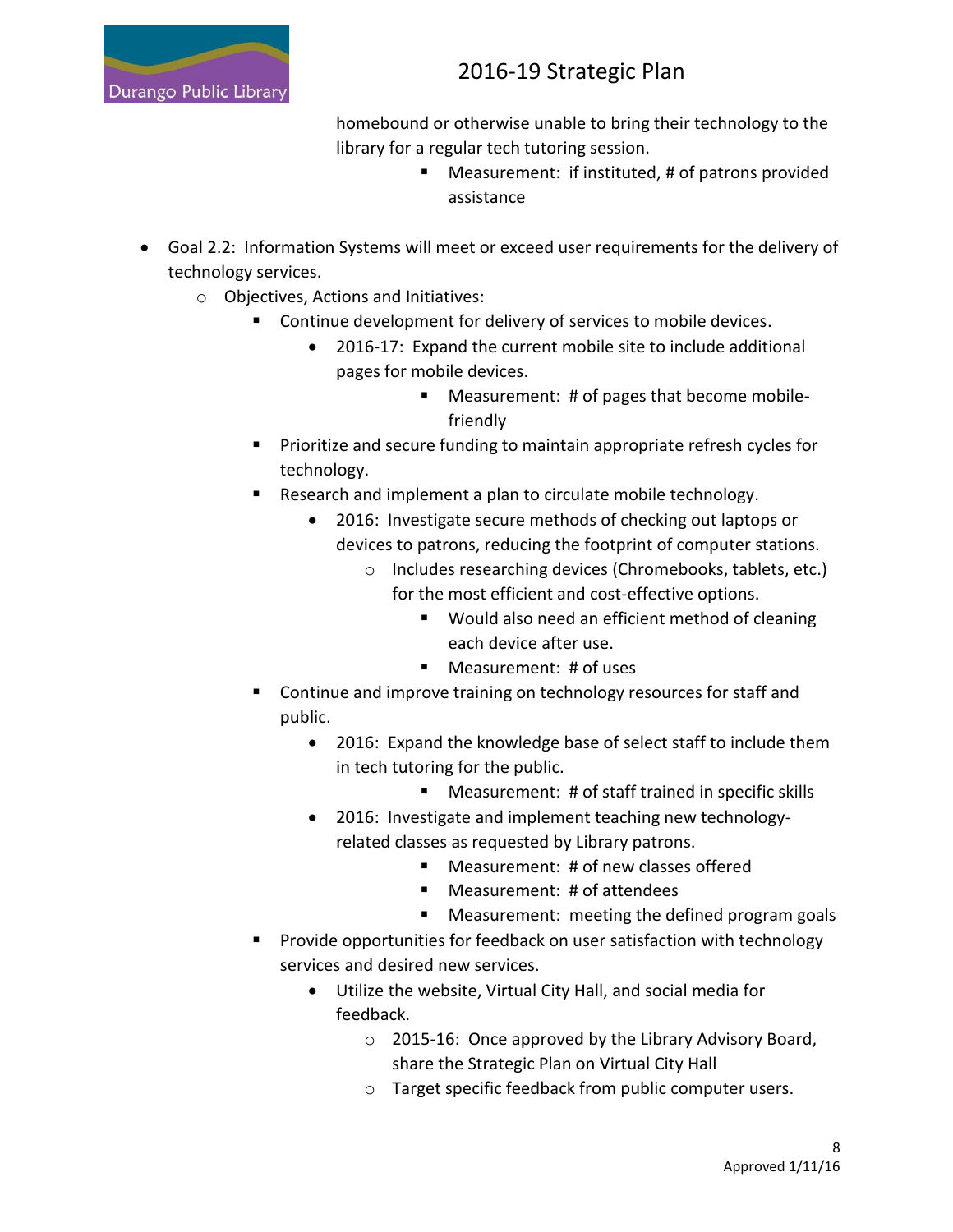Durango Public Library

- Goal 2.3: Information Systems will leverage existing, emerging, and new technologies to enhance, improve, and streamline processes for staff and public.
	- o Objectives, Actions and Initiatives:
		- Research and implement enhancements to ILS.
			- Plan and implement upgrade to ILS software.
		- Identify methods and/or tools to improve customer support.
		- Plan and implement upgrades to Time and Print Management services.
		- Plan and implement a website make-over.
			- Ensure a smartphone and tablet-friendly web site
		- Research and secure funding for wireless printing services.
			- 2016: request funding from the Library Advisory Board
				- Measurement: number of users utilizing the service
		- Participate in and partner with initiatives that provide access to bulk or discounted technology.
		- Research and secure funding for IS staff training.
			- 2016: Requested in the Library budget
				- **Measurement: number of hours spent in specific IS** training
				- **Measurement: courses completed with passing** grades (if graded)
- Goal 2.4: Information Systems will strive to ensure the privacy, integrity and reliability of information resources.
	- o Objectives, Actions and Initiatives:
		- **Complete annual review of information systems policies and procedures.** 
			- 2016 and annually: Review Video Surveillance camera procedures, and include staff trainings to ensure consistency and protection of privacy.
				- Measurement: # of topic-specific training conducted
		- Participate in City wide external threat vulnerability testing.
		- Research, fund and implement SSL certification for ILS server.
			- 2016: Work with the City's IS Department to facilitate either having the III server added to an existing SSL or purchase and install our own for the Millennium server.
		- Evaluate existing and emerging desktop security tools to ensure patron privacy at public workstations.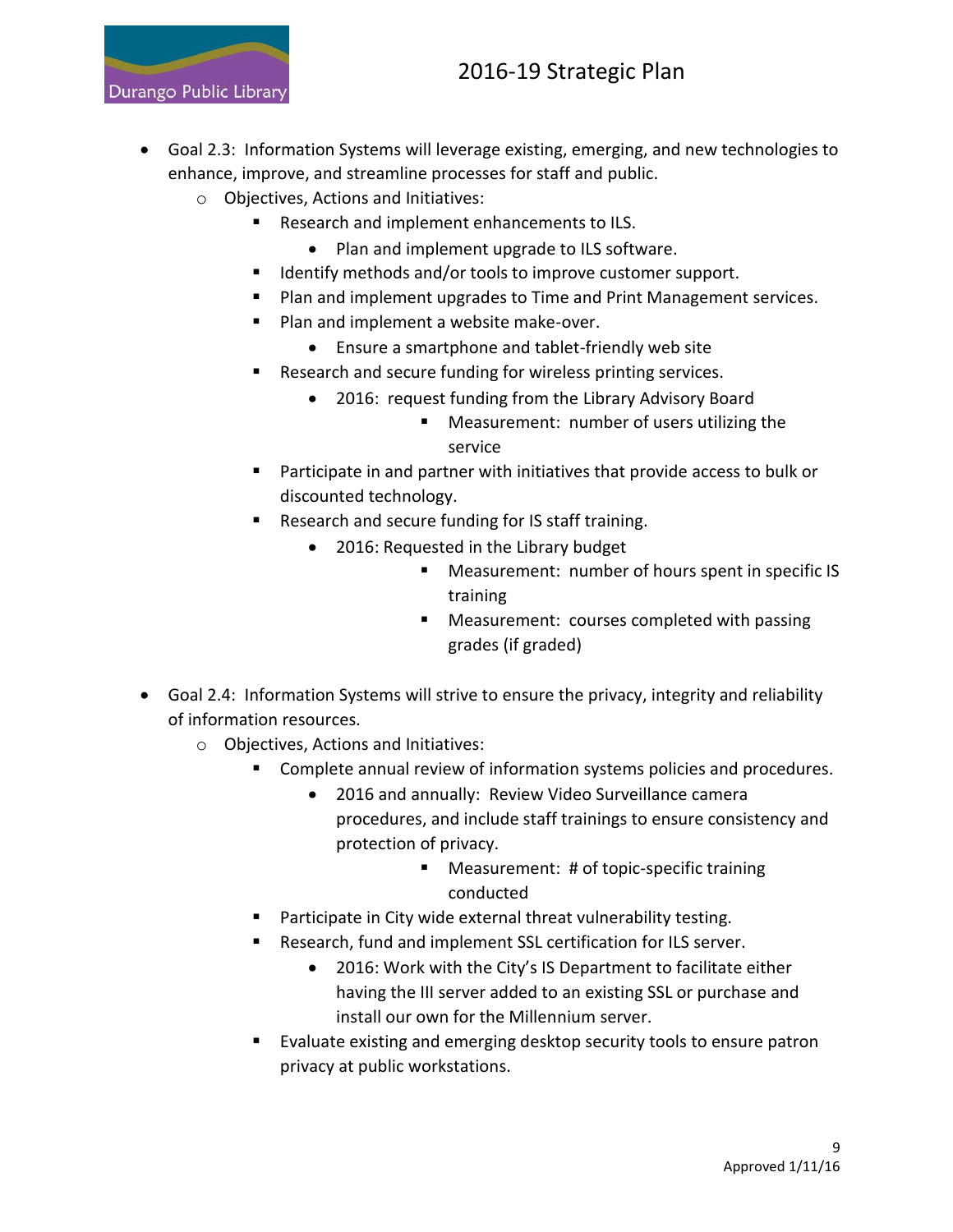

### **3. Library employees are engaged in their work, and are dedicated to serving the community.**

- Associated values:
	- o People
	- o Staff
	- o Discovery
- Goal 3.1: Library staff are engaged in their workplace.
	- o Objectives, Actions and Initiatives:
		- The staff understand and embrace the mission, vision and values in the strategic plan.
			- Staff volunteer to work on initiatives and actions that are of interest to them.
		- When researching and implementing new strategies and concepts, staff thrive in an atmosphere open to idea sharing and collaboration.
		- Staff will encourage and support each other through strategic feedback and by offering assistance either individually or by actively participating on project teams or in work groups.
		- Work-life balance is encouraged so that employees feel refreshed and ready to work each day.
		- Once instituted, staff actively live the Organizational Values of the City of Durango.
		- Weekly staff trainings are more in-depth, and may span several sessions.
			- 2016: Management Team polls staff on training interests
			- 2016: Management Team maps out trainings each month
				- **Measurement: # of staff trainings per year**
				- Measurement: hours of training per staff member
		- Staff are encouraged to participate in City-wide training opportunities.
			- 2015: City instituted new method of offering training
				- **Measurement: staff will be tracking their training** hours throughout 2016.
- Goal 3.2: Library management works with their staff to create meaningful goals that are tied to the competencies in their evaluations.
	- o Objectives, Actions and Initiatives:
		- Goals move beyond accomplishing tasks encouraging staff to grow and explore their potential.
			- Management writes meaningful goals with staff input.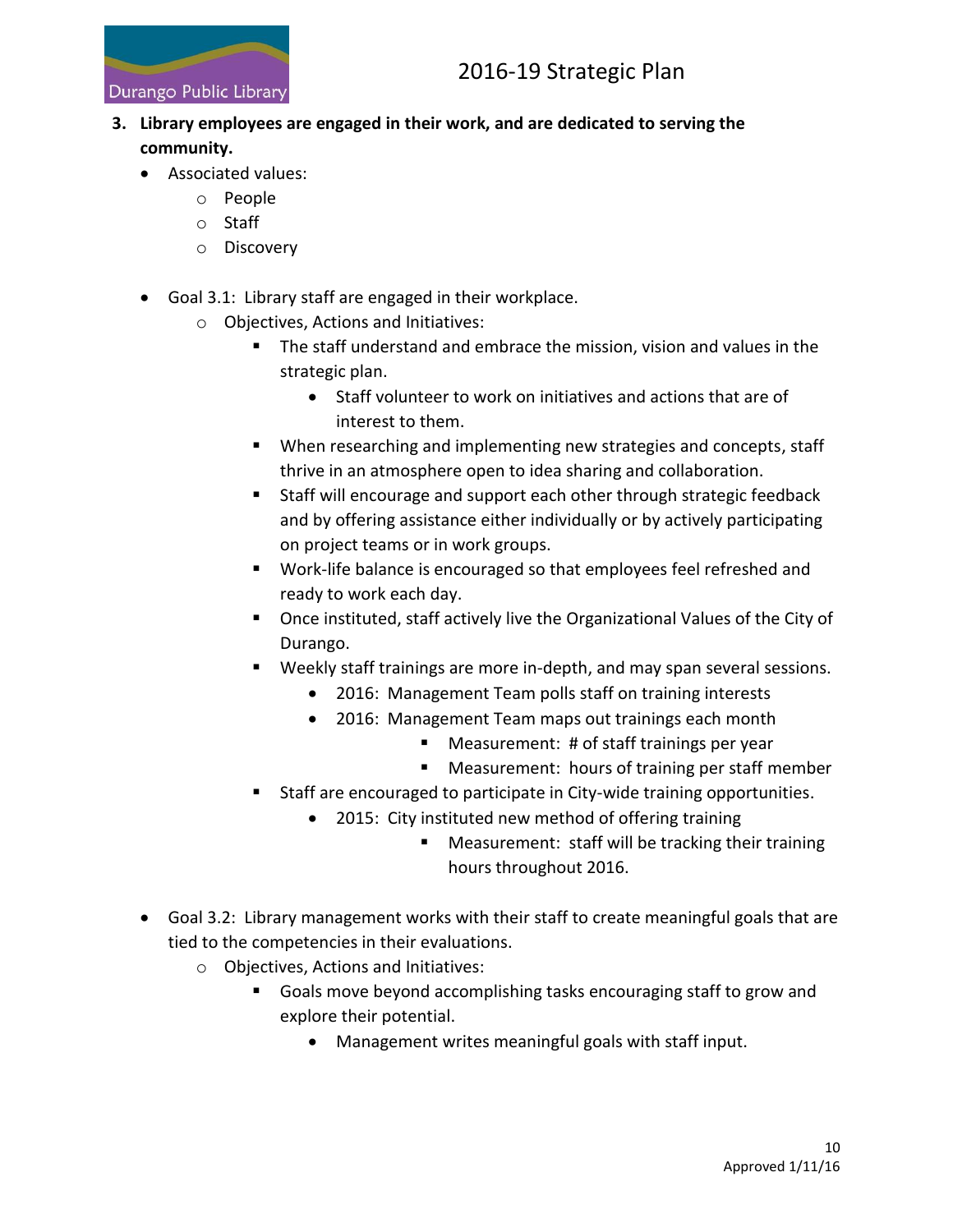

- o 2015: 2016 goals are written using the SMART goal system (Specific, Meaningful, Action-Oriented, Realistic, and Timely)
	- **Measurement: staff goals are written in this** format.
- Professional development opportunities are presented and distributed based upon established guidelines.
	- o 2016: guidelines are written to distribute professional development opportunities to library professionals.
		- **Examples of training include: the American Library** Association conference; Public Library Association conference; Colorado Association of Libraries conference, etc.
	- o Measurement: A tracking system is used to keep track of who/what/when for professional development.
- Continuous: the TrakStar Appraisal system is used to track employee goals.
	- Measurement: all managers use the TrakStar system to enter goals and track progress.
- Management encourages staff to evaluate and streamline their workflow.
	- New hires have the opportunity to evaluate training materials and procedures.
		- o 2016: Assistant Director and Facilities Manager will review training with appropriate staff to ensure that training is meaningful and complete.
			- **Measurement: review completed each time a new** employee is hired.
	- Management provides regular training on how to analyze workflow for efficiencies.
		- Measurement: at least one yearly training is provided to staff
- If an employee has specific growth areas, the manager will work with them to create and implement a strategy for improvement.
- .
- Goal 3.3: The Library participates in productive community partnerships.
	- o Objectives, Actions and Initiatives: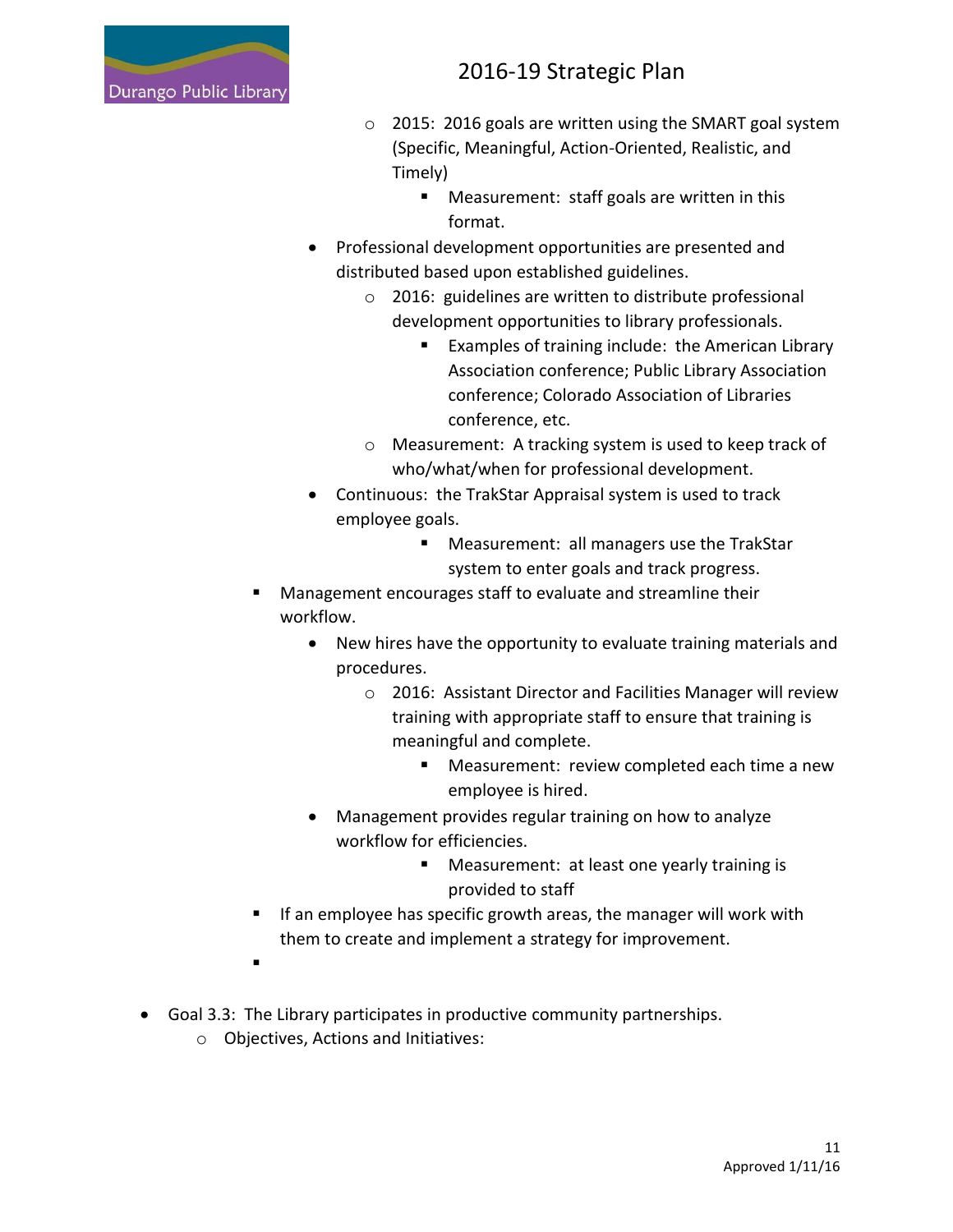

- The Library's Management Team will strategically identify and contact a variety of community partners, with the idea of increasing both community awareness and involvement.
	- Collaborate with San Juan Basin Health to promote Materials by Mail.
	- Continue partnering with the Durango Botanical Society on the expansion of gardens at the Library.
	- Work with the Regional Housing Authority and other affordable housing efforts to provide programs for the public.
	- Continue to provide business and economic gardening programs to the community to promote a vibrant economy.
		- **Measurement: collaborative efforts (programs,** outreach, etc.) will be recorded.
- **Dutreach activities will be targeted to relevant events and services.** 
	- Evaluate current outreach initiatives and restrictions, and explore and execute interesting yet potentially effective alternatives.
		- o 2016: Adult Services Manager will review the existing outreach policy, and make recommendations to Library Management Team for changes.
	- Encourage and support employee volunteerism.
		- Measurement: # of full-time employee hours used for volunteering per year
- The Library is open to promoting relevant community services through space and programming.
	- Partner with and eventually assume responsibility for the Indie Lens Pop-Up series (PBS) of films and community discussion.
		- o 2015: Library became an official producing partner.
			- Measurement: # of films shown
			- Measurement: # of attendees
	- Promote the Community Reads program at Fort Lewis College, offering space and resources.
		- o Continue the tradition of hosting information in the prefunction area display case
			- Measurement: # of outside agencies utilizing the cases/year
	- Continue the partnership with the Four Corners Alliance for Diversity by providing space for the annual exhibition of the AIDS Memorial Quilt.
		- **Measurement: attendance**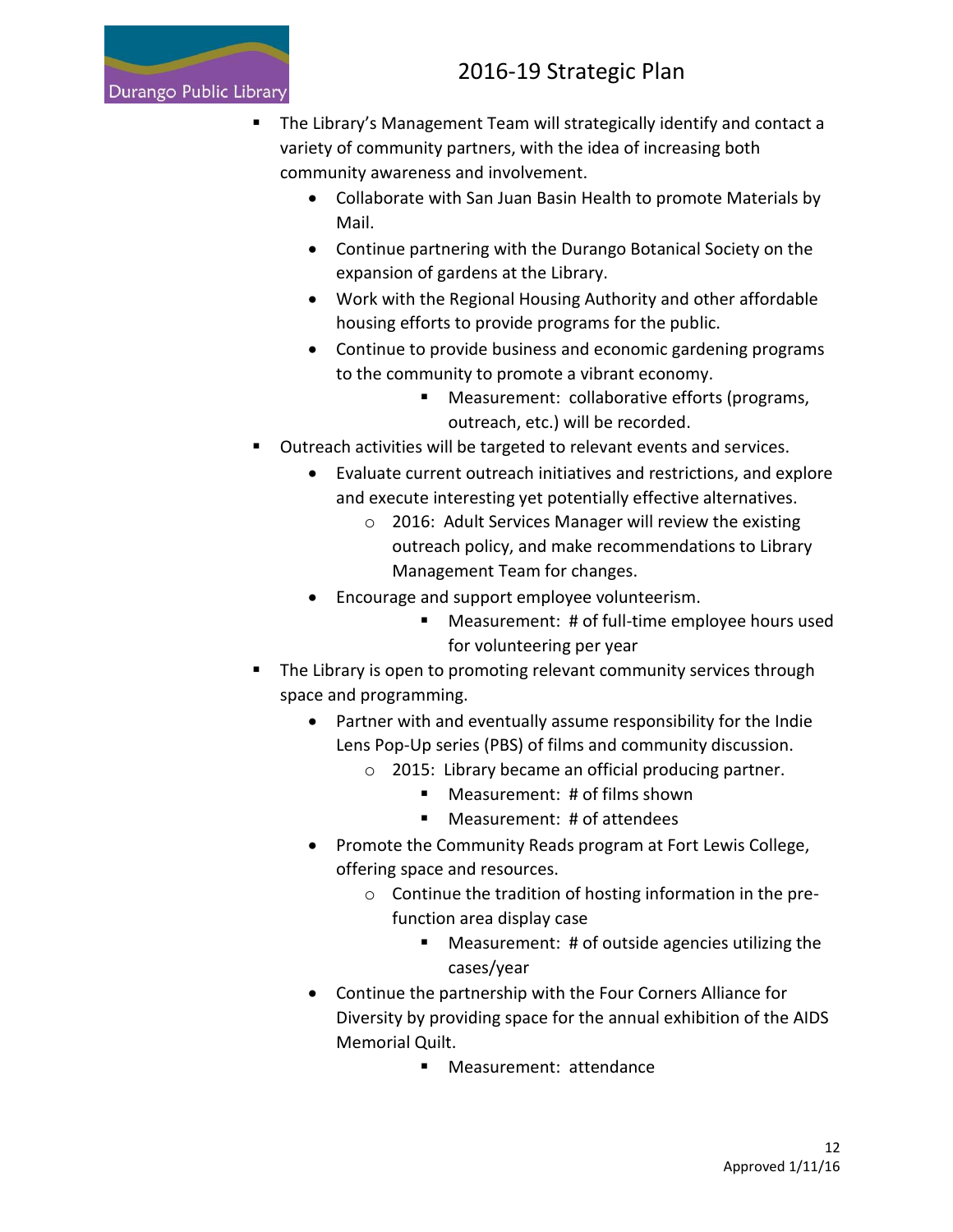

- Invite social service non-profits to have a table in the lobby promoting their services once-a-week for a month.
	- o 2016: Identify agencies, and create and execute a plan to implement the service.
		- Measurement: # of agencies participating
- Maintain and prepare Program Rooms and their equipment. Staff continues to be flexible and helpful when working with clients to reconfigure spaces at their request.
	- Measurement: # of program room reservations
- **4. The Library provides a dynamic collection in multiple formats to support learning and recreation.**
	- Associated values:
		- o Learning
		- o Discovery
	- Goal 4.1: Collection development is thoughtful and strategic.
		- o Objectives, Actions and Initiatives:
			- Collections for all ages, in all formats, are continually updated with new materials.
				- **Measurement: the Age of the Collection report is** reviewed twice yearly.
				- Measurement: the # of additions to the collection are tracked monthly.
			- Outdated and worn materials are withdrawn from the collection.
				- Guidelines and expectations for withdrawing materials are clear.
					- Measurement: the # of deletions from the collection are tracked monthly.
	- Goal 4.2: Library staff provides thoughtful advisory services through training, configuring of spaces, merchandising, and displays.
		- o Objectives, Actions and Initiatives:
			- Library staff is trained to use advisory resources.
				- Provide Readers Advisory training for staff throughout the year.
					- o See staff trainings in Goal 3.1
			- **EXTERGHLIFE III III EXET** Library materials and furnishings are arranged to allow ease of access and encourage browsing.
				- Facilities provides input on the reconfiguration of spaces and the relocation of furnishings, shelving, and display units.
			- Displays and merchandising are used to encourage the discovery of materials.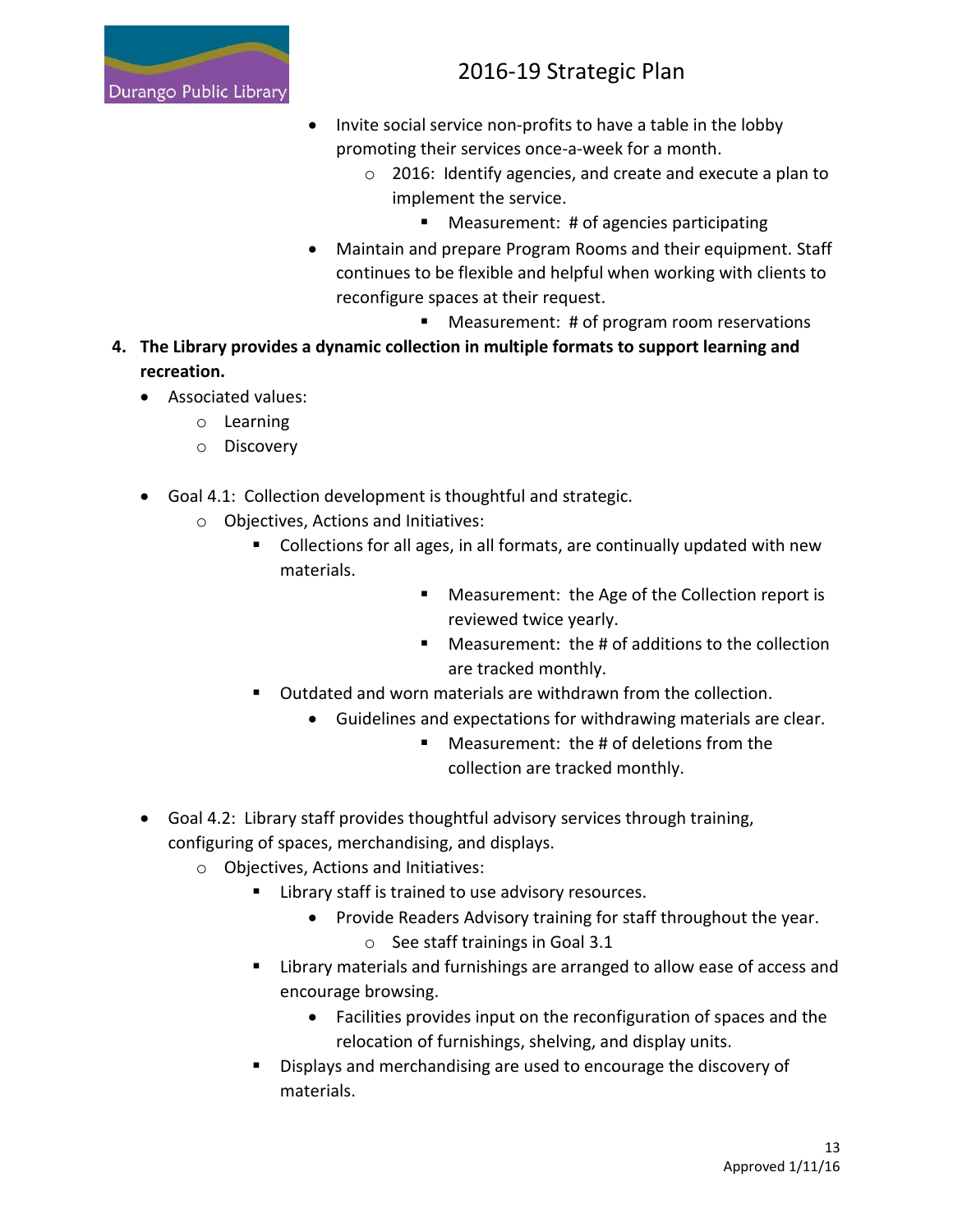

- 2016: Assistant Director will lead a merchandising and advisory services team.
- **5. The Library staff are responsible stewards of the public's resources and investments.**
	- Associated values:
		- o Inclusiveness
		- o Community
		- o Place
		- o People
	- Goal 5.1: Library Management prepares and manages a budget that maintains a fiscal position that is resilient to future economic fluctuations.
		- o Objectives, Actions and Initiatives:
			- Expenditures are weighed carefully to ensure both cost-efficiency and quality.
				- Facilities staff will adjust systems to reduce energy and water use as per the City's Sustainability Action Plan.
				- Before the Library van is replaced, work with City Operations to ensure that the replacement vehicle meets the requirements in the City's Sustainability Action Plan.
					- **Measurement: In 2016, Facilities Manager will** participate on a city-wide team focused on sustainability.
			- Changes to Library operations are researched thoroughly to make sure that investments in staffing and resources are sustainable over time.
				- In 2016, the Director will begin investigating re-opening on Sundays, preparing a set of alternative options along with a fiscal analysis.
					- **Measurement: Study completed and presented to** the Library Advisory Board
	- Goal 5.2: Library maintenance and custodial staff keep the building and grounds maintained at a high level of quality.
		- o Objectives, Actions and Initiatives:
			- A long-term master plan for facility and equipment maintenance is created and maintained.
				- Equipment, fixtures and furnishings are budgeted for replacement at expected lifespans.